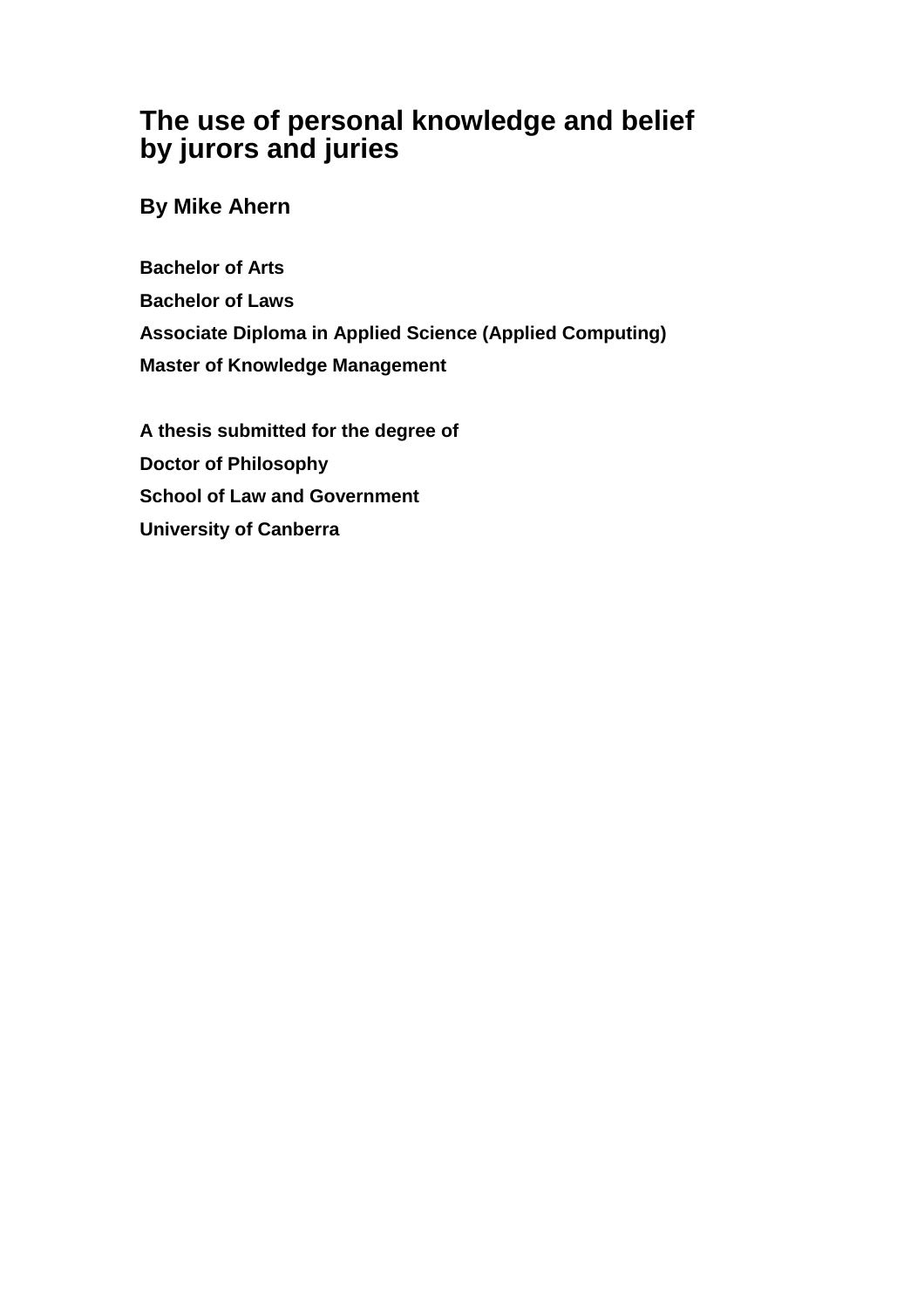#### **Acknowledgement**

I would like to thank my principal supervisor, Doctor Monica Kennedy, for her guidance, encouragement and belief in me. I also thank my assistant supervisors, Professor Deborah Blackman and Doctor Sara Allwood for valuable feedback.

When I started this research some seven years ago, I had no idea how much work would be involved in it. Accordingly I wish to thank my family, Eleanor, Ben and Katie for their patience and forbearance.

I acknowledge editorial assistance provided by Louise M Oliver. She limited her assistance to copyediting and proofreading as outlined in the *Australian Standards for Editing Practice*. She did no research on my behalf and the content of the thesis is entirely mine. Ms Oliver can be contacted at lmoliver@homemail.com.au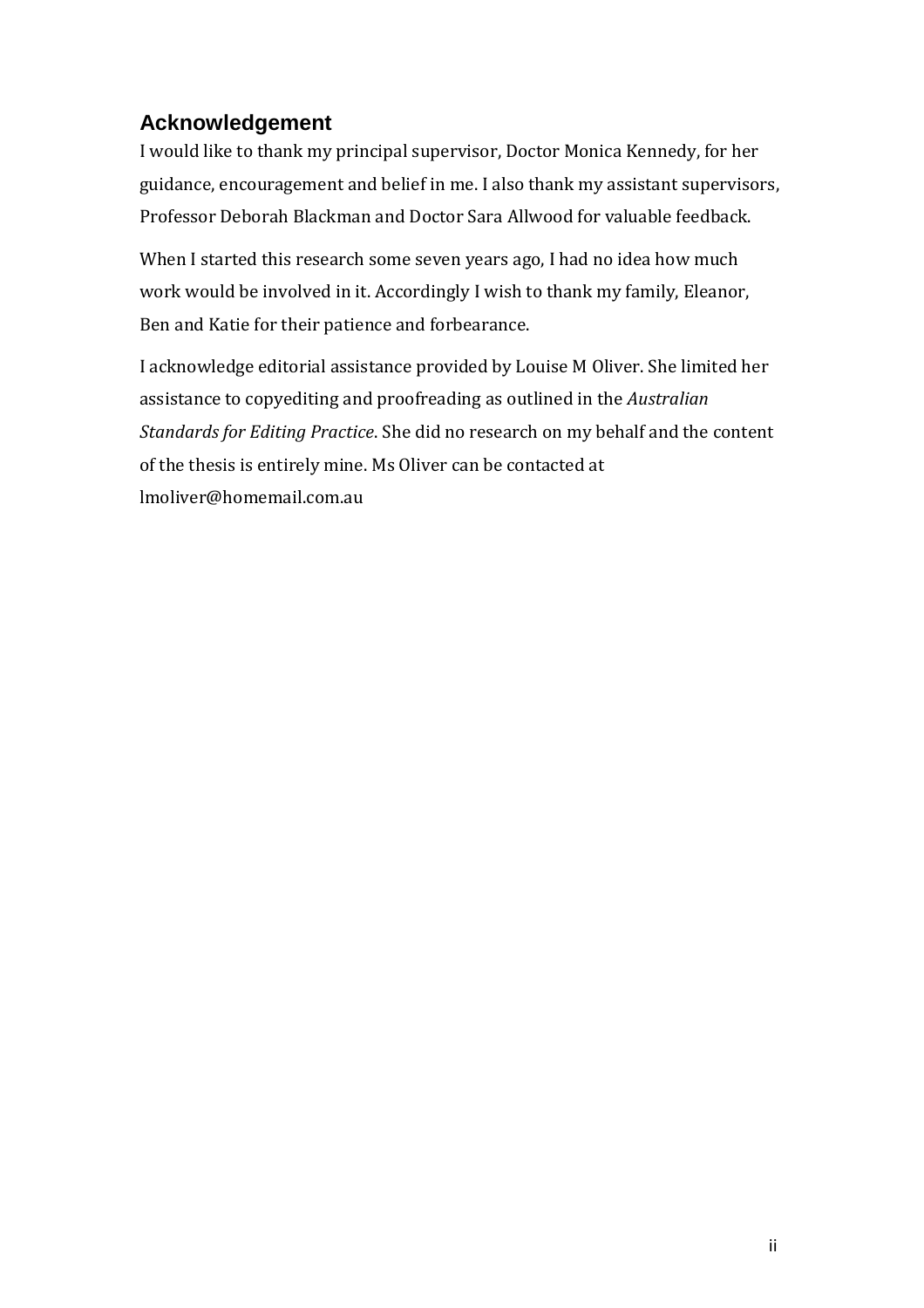#### **Contents**

| CURRENT THEORY AND KNOWLEDGE ABOUT THE USE OF PERSONAL KNOWLEDGE AND BELIEF 7          |
|----------------------------------------------------------------------------------------|
|                                                                                        |
| THE DOMAIN-A DESCRIPTION OF THE JURY TRIAL, ITS SALIENT FEATURES AND THE LEGAL CULTURE |
|                                                                                        |
|                                                                                        |
|                                                                                        |
|                                                                                        |
|                                                                                        |
|                                                                                        |
|                                                                                        |
|                                                                                        |
|                                                                                        |
| THE LEGAL CULTURE AND ITS EFFECT ON THE DESIGN AND INTERPRETATION OF JURY STUDIES  29  |
|                                                                                        |
|                                                                                        |
|                                                                                        |
|                                                                                        |
|                                                                                        |
|                                                                                        |
|                                                                                        |
|                                                                                        |
|                                                                                        |
|                                                                                        |
|                                                                                        |
|                                                                                        |
|                                                                                        |
|                                                                                        |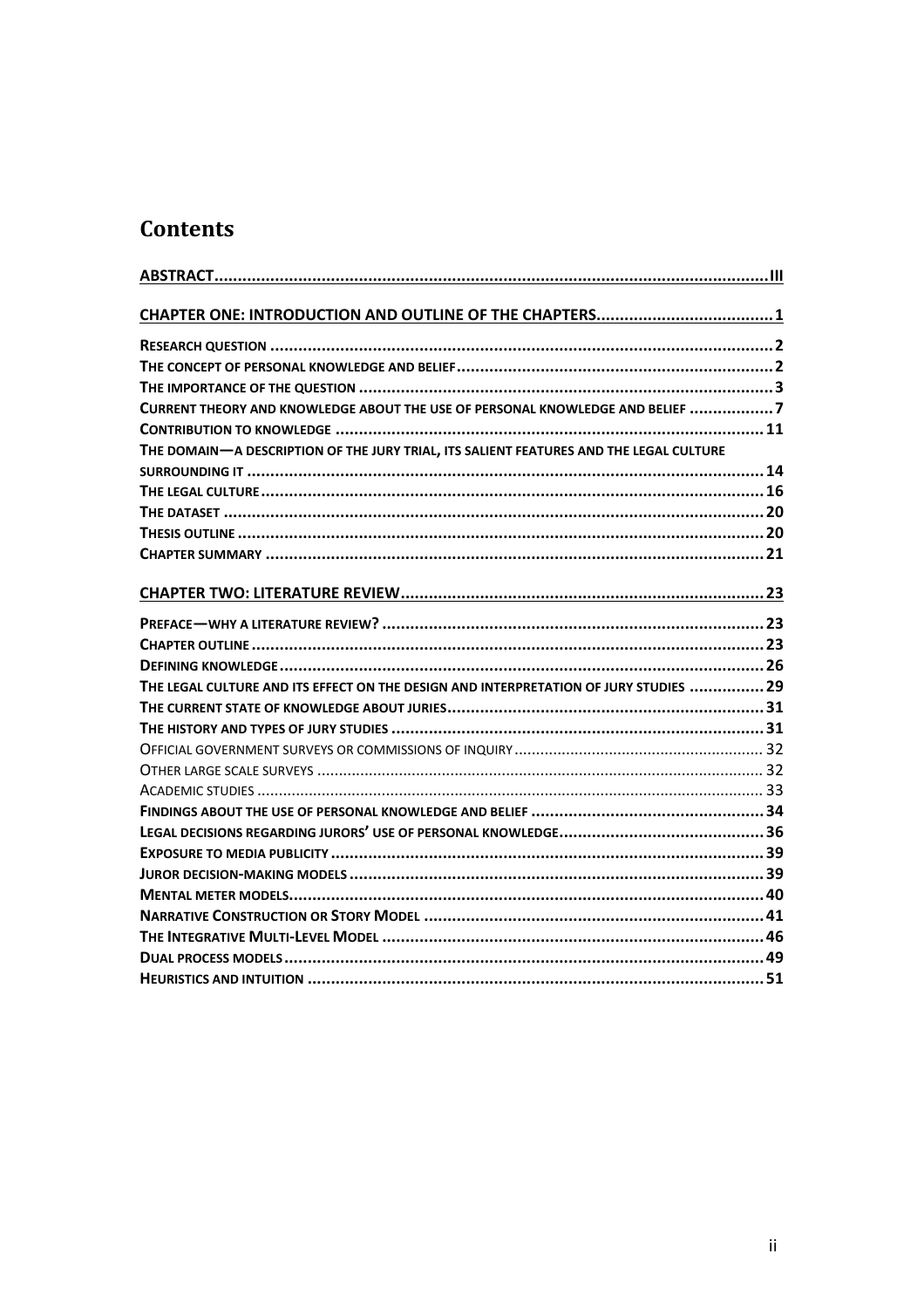| OTHER BODIES OF LITERATURE THAT SUGGEST NEW WAYS OF LOOKING AT JUROR DECISION MAKING  74     |  |
|----------------------------------------------------------------------------------------------|--|
|                                                                                              |  |
|                                                                                              |  |
|                                                                                              |  |
|                                                                                              |  |
|                                                                                              |  |
|                                                                                              |  |
|                                                                                              |  |
|                                                                                              |  |
|                                                                                              |  |
|                                                                                              |  |
| A BROAD SKETCH OF GROUNDED THEORY, ITS PHILOSOPHICAL UNDERPINNINGS AND ITS BENEFITS  97      |  |
|                                                                                              |  |
|                                                                                              |  |
|                                                                                              |  |
|                                                                                              |  |
|                                                                                              |  |
|                                                                                              |  |
|                                                                                              |  |
|                                                                                              |  |
|                                                                                              |  |
|                                                                                              |  |
|                                                                                              |  |
| LESLY, MARK, ASSISTED BY CHARLES SHUTTLEWORTH 1988: SUBWAY GUNMAN-A JUROR'S ACCOUNT OF       |  |
|                                                                                              |  |
| SUNDBY, SCOTT 2005: A LIFE AND DEATH DECISION-A JURY WEIGHS THE DEATH PENALTY 109            |  |
| KENNEDY, TRACY AND JUDITH ASSISTED BY ALAN ABRAHAMSON AND JUDITH SPRECKELS 1995: MISTRIAL OF |  |
|                                                                                              |  |
| KNOX, MICHAEL WITH THE ASSISTANCE OF MIKE WALKER 1995: THE PRIVATE DIARY OF AN OJ JUROR-     |  |
|                                                                                              |  |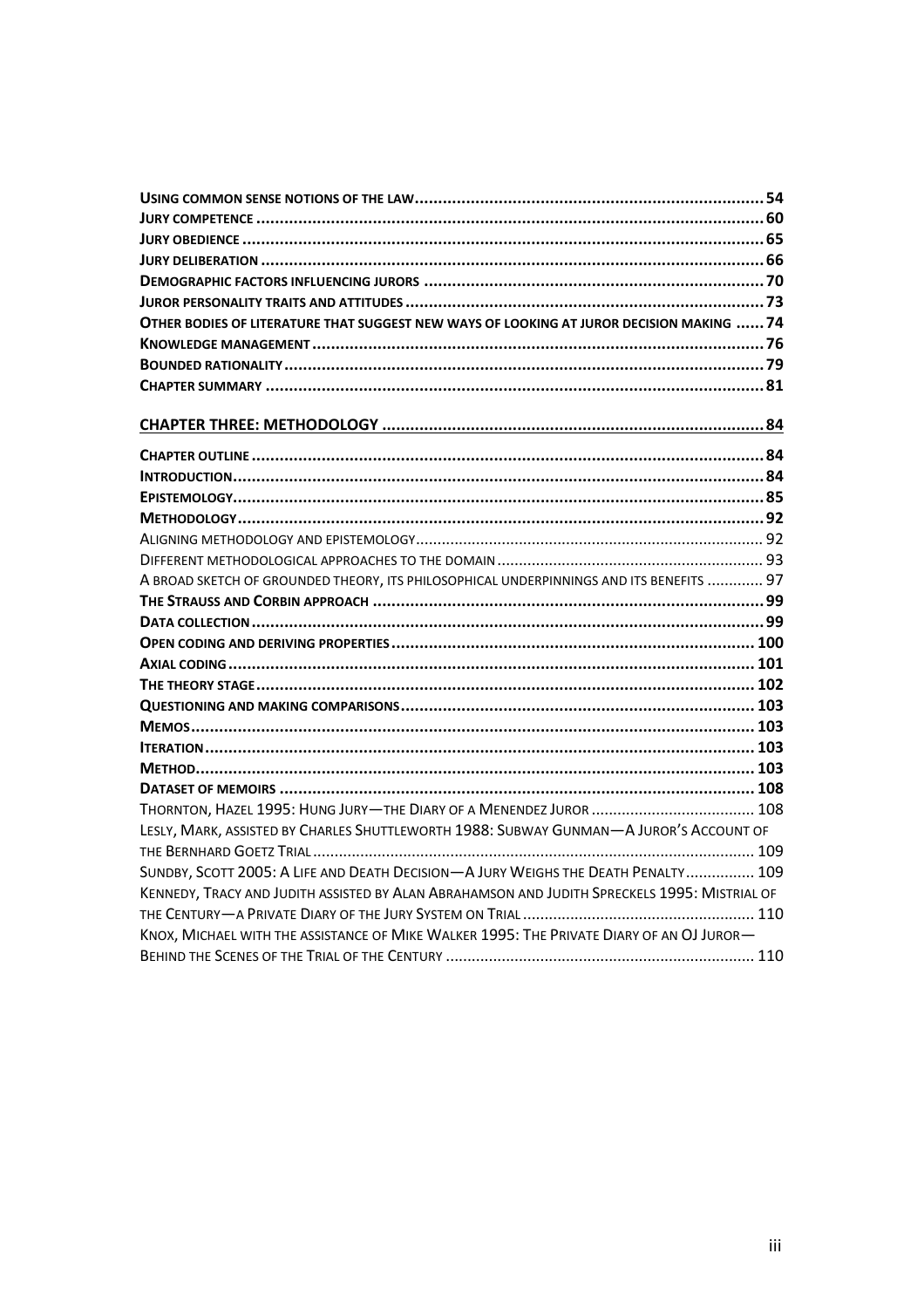| COOLEY ARMANDA, BESS CARRIE AND MARSHA RUBIN-JACKSON 1995: MADAM FOREMAN-A RUSH TO         |  |
|--------------------------------------------------------------------------------------------|--|
|                                                                                            |  |
| BERATLIS, GREG ET AL. ASSISTED BY FRANK SWERTLOW AND LYNDON STAMBLER 2007: WE THE JURY-    |  |
|                                                                                            |  |
| ZERMAN, MELVYN 1977: CALL THE FINAL WITNESS-THE PEOPLE VERSUS DARRELL R MATHES AS SEEN BY  |  |
|                                                                                            |  |
|                                                                                            |  |
|                                                                                            |  |
|                                                                                            |  |
|                                                                                            |  |
|                                                                                            |  |
|                                                                                            |  |
|                                                                                            |  |
| CAUSEY, MAX 2000: THE JACK RUBY TRIAL REVISITED: THE DIARY OF JURY FOREMAN MAX CAUSEY  116 |  |
|                                                                                            |  |
|                                                                                            |  |
|                                                                                            |  |
|                                                                                            |  |
|                                                                                            |  |
|                                                                                            |  |
|                                                                                            |  |
|                                                                                            |  |
|                                                                                            |  |
|                                                                                            |  |
|                                                                                            |  |
| SOME EXAMPLES OF CONCEPTS AND THEIR DERIVATION FROM THE MEMOIRS DURING OPEN CODING  135    |  |
|                                                                                            |  |
|                                                                                            |  |
|                                                                                            |  |
|                                                                                            |  |
|                                                                                            |  |
|                                                                                            |  |
|                                                                                            |  |
|                                                                                            |  |
|                                                                                            |  |
| EXAMINING EXHIBITS, CONDUCTING EXPERIMENTS AND DOING RE-ENACTMENTS  143                    |  |
|                                                                                            |  |
|                                                                                            |  |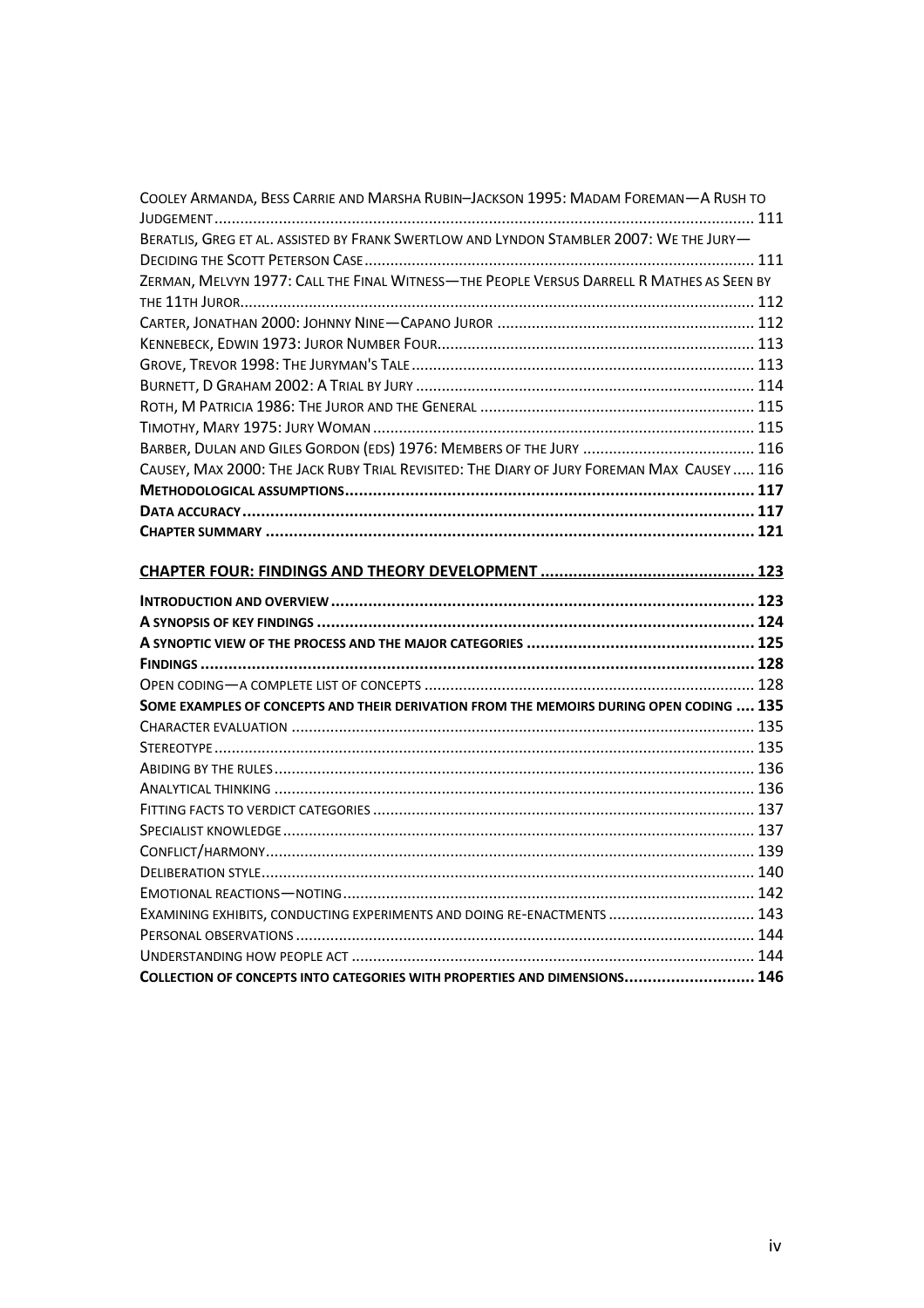| FACTORS THAT ENHANCE THE EPISTEMIC OBJECTIVE: THE INVERTED U CURVES 204    |  |
|----------------------------------------------------------------------------|--|
| THE IMPORTANCE OF THE EPISTEMIC OBJECTIVE AND FACTORS THAT ENHANCE IT  206 |  |
|                                                                            |  |
| CIRCUMSTANCES WHERE PERSONAL KNOWLEDGE AND BELIEF CAN BECOME CRITICAL  207 |  |
|                                                                            |  |
|                                                                            |  |
|                                                                            |  |
|                                                                            |  |
|                                                                            |  |
|                                                                            |  |
|                                                                            |  |
|                                                                            |  |
|                                                                            |  |
|                                                                            |  |
|                                                                            |  |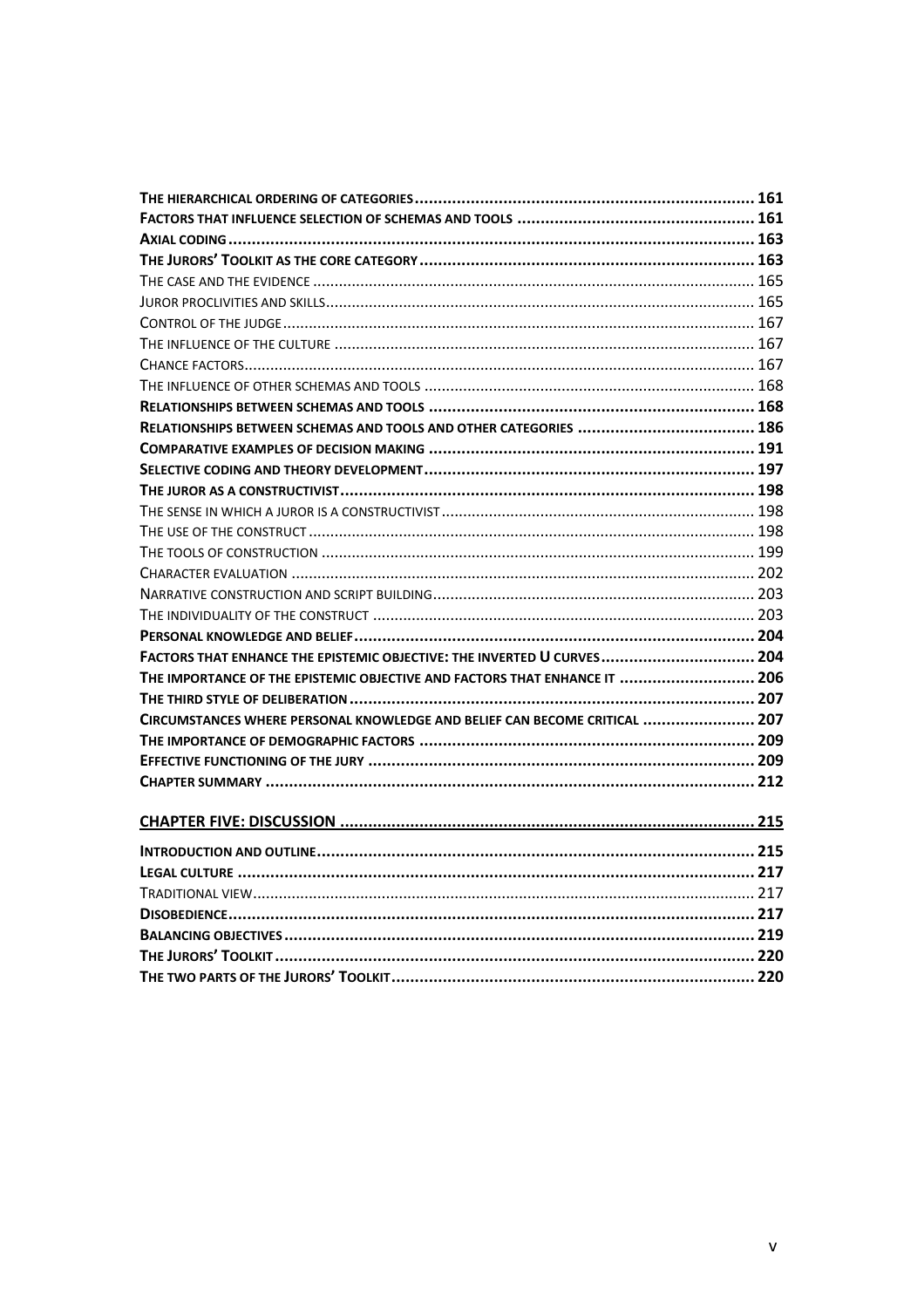| THE MULTIFARIOUS USES OF PERSONAL KNOWLEDGE AND BELIEF AND THE EXTENT OF SUCH USES 230      |  |
|---------------------------------------------------------------------------------------------|--|
|                                                                                             |  |
|                                                                                             |  |
|                                                                                             |  |
|                                                                                             |  |
|                                                                                             |  |
|                                                                                             |  |
|                                                                                             |  |
| ASSISTING UNDERSTANDING OF LEGAL CONCEPTS AND VERDICT CONSEQUENCES 239                      |  |
| <b>IMPLICATIONS FOR JURY RESEARCH AND THE NEED TO RE-EVALUATE SOME FINDINGS IN THE JURY</b> |  |
|                                                                                             |  |
|                                                                                             |  |
|                                                                                             |  |
|                                                                                             |  |
|                                                                                             |  |
|                                                                                             |  |
|                                                                                             |  |
|                                                                                             |  |
| THE NARRATIVE CONSTRUCTION AND THE INTEGRATIVE MULTI-LEVEL MODELS 245                       |  |
|                                                                                             |  |
|                                                                                             |  |
|                                                                                             |  |
|                                                                                             |  |
| FACTORS THAT ARE CONDUCIVE TO FAST PROCESSING OR SYSTEM 1 THINKING  262                     |  |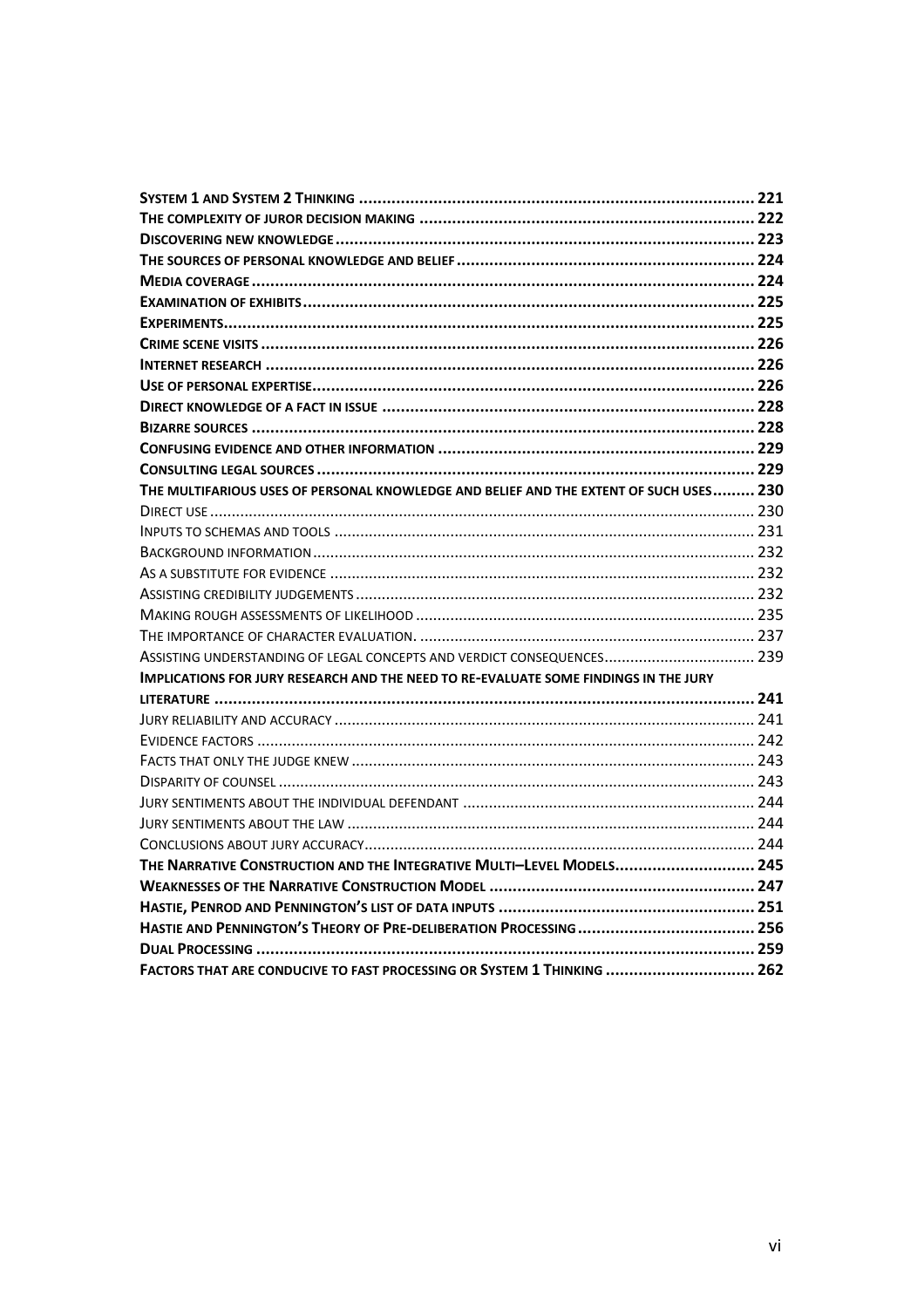| CAN JUROR AND JURY BEHAVIOUR BE ADEQUATELY DESCRIBED BY A SIMPLE MODEL?  274 |  |
|------------------------------------------------------------------------------|--|
|                                                                              |  |
|                                                                              |  |
|                                                                              |  |
|                                                                              |  |
|                                                                              |  |
|                                                                              |  |
|                                                                              |  |
| WHEN, HOW, WHY AND TO WHAT EXTENT IS PERSONAL KNOWLEDGE AND BELIEF USED  280 |  |
|                                                                              |  |
|                                                                              |  |
|                                                                              |  |
|                                                                              |  |
|                                                                              |  |
|                                                                              |  |
|                                                                              |  |
|                                                                              |  |
|                                                                              |  |
|                                                                              |  |
|                                                                              |  |
|                                                                              |  |
|                                                                              |  |
|                                                                              |  |
|                                                                              |  |
|                                                                              |  |
|                                                                              |  |
|                                                                              |  |
|                                                                              |  |
|                                                                              |  |
|                                                                              |  |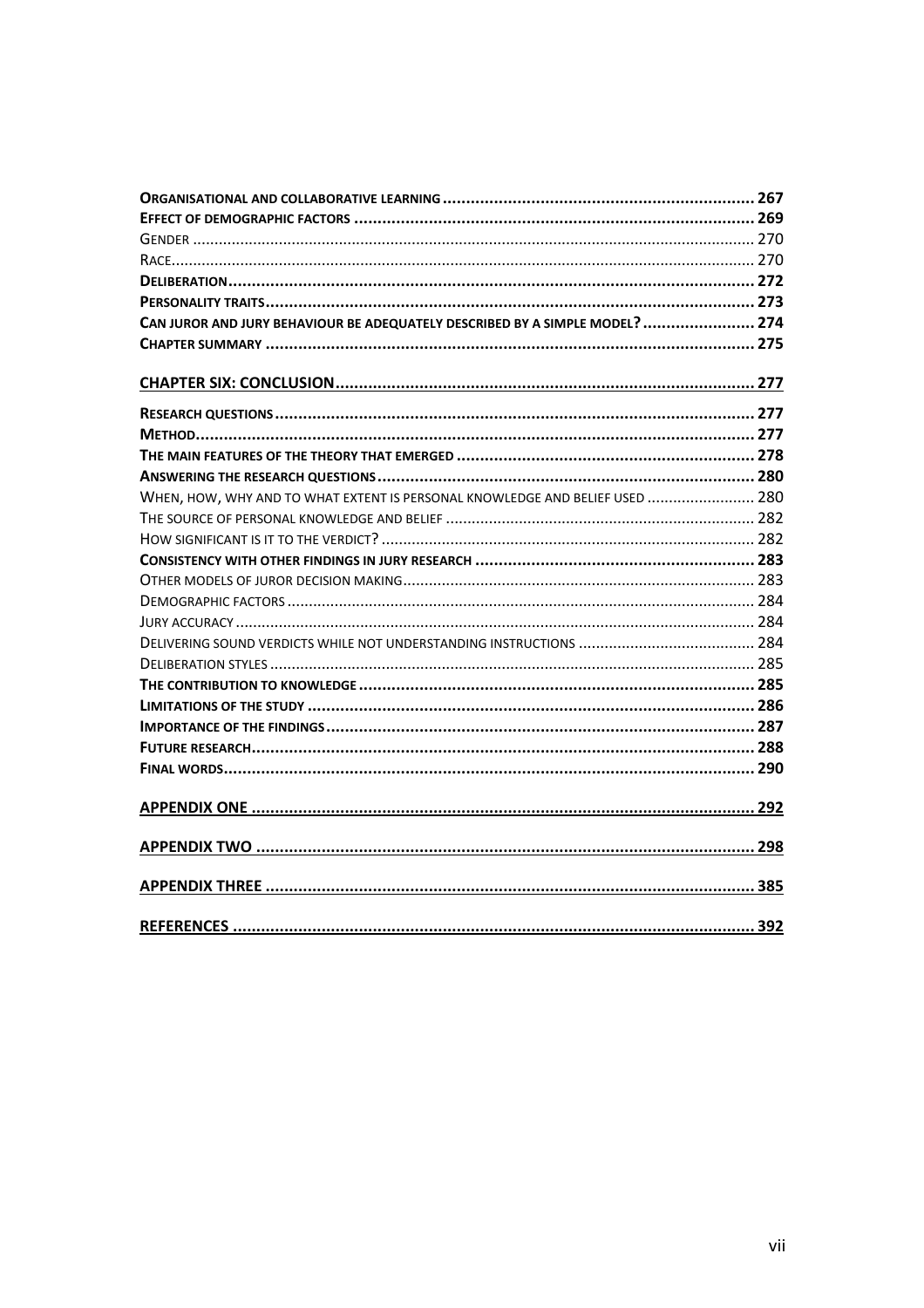## **Figures**

| Figure 1: The Narrative Construction or Story Model of juror decision making 44  |      |
|----------------------------------------------------------------------------------|------|
| Figure 2: Simple relationship between epistemology, methodology and method85     |      |
|                                                                                  |      |
|                                                                                  |      |
|                                                                                  |      |
|                                                                                  |      |
|                                                                                  |      |
|                                                                                  |      |
|                                                                                  |      |
| Figure 10: The inputs to the Schema/Tool selection mechanism 159                 |      |
|                                                                                  |      |
|                                                                                  |      |
|                                                                                  |      |
|                                                                                  |      |
| Figure 15: The relationship between innovation and strength of the evidence205   |      |
| Figure 16: The relationship between disobedience and strength of the evidence205 |      |
|                                                                                  |      |
|                                                                                  | .208 |
| Figure 19: Relationship diagram which shows the relationships between key        |      |
|                                                                                  | .211 |
|                                                                                  |      |

## **Tables**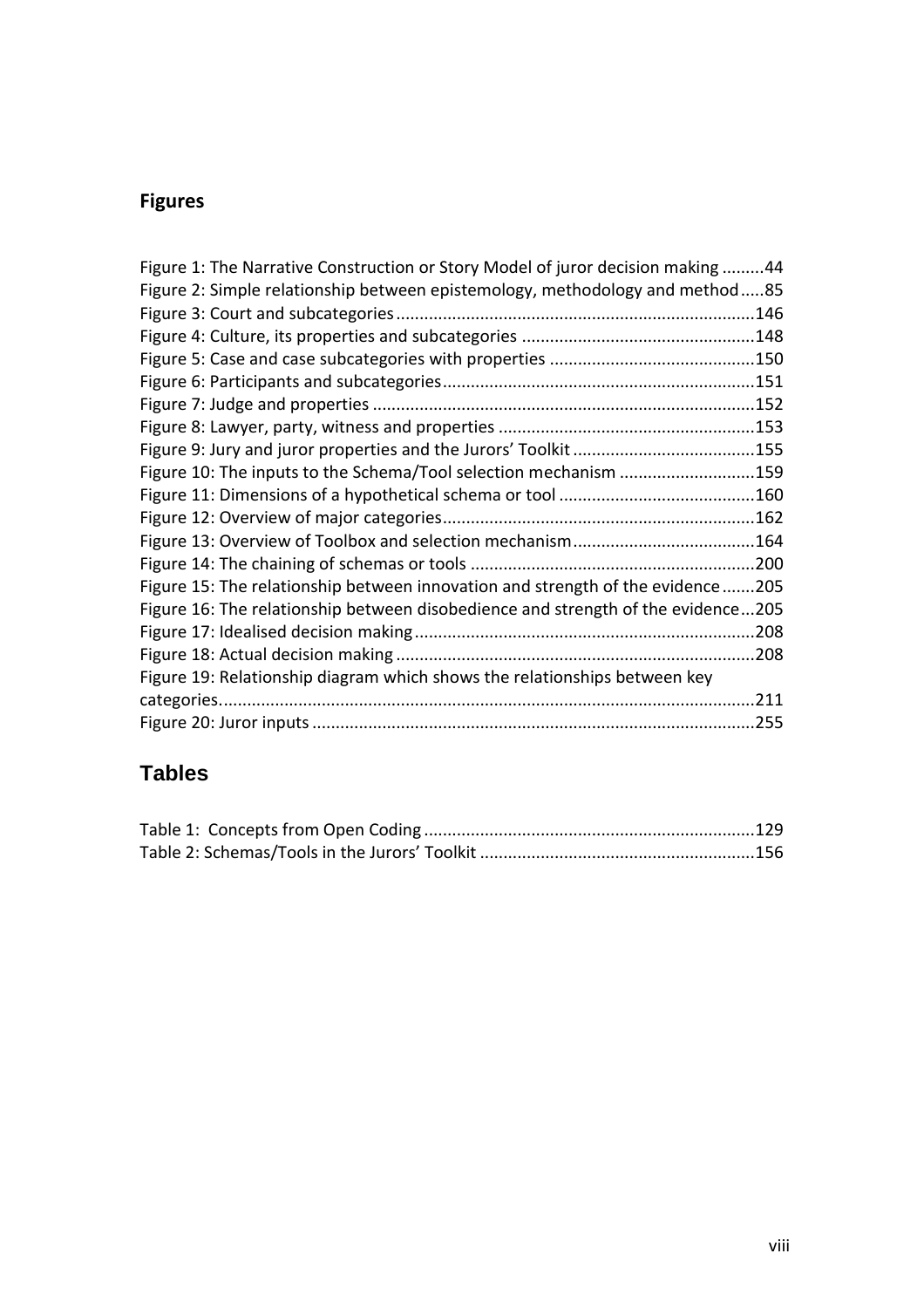#### <span id="page-9-0"></span>**Abstract**

This research aims to generate a theory of juror and jury decision making that adequately accommodates and explains the role of personal knowledge and personal belief in the jury process and trial outcomes. In over sixty years of jury research, there has been surprisingly little focus on this aspect of juror and jury decision making. The judiciary acknowledges that jurors' use of their background knowledge and common sense is legitimate in most cases. However, actively investigating, and seeking out, new information is not. The distinction between the two may seem obscure or unimportant to jurors. The advent of the internet has made it much easier for individual jurors to conduct their own research and to thereby access and utilise information that comes from non-trial sources. The judiciary views this as a growing and disturbing trend that can lead to miscarriages of justice.

To understand the modern types of juror misbehaviour, it is useful to look at juror misbehaviour in its broader context. Doing this would enable researchers to seek to understand how, when and why jurors and juries use personal knowledge and belief in the decision making process. This understanding could then lead to the development of a theoretical framework of juror and jury decision making.

Using grounded theory methodology as advocated by Strauss and Corbin (1998), I used a qualitative approach in researching this problem. I analysed a large set of data comprising reminiscences created by, or in several cases with the assistance of, jurors. These jurors had participated in actual trials that took place in the United States of America and England over a period of more than four decades. The aim was to generate theory rather than to test it. However, the theory is derived from, and is consistent with, an extensive dataset of published juror memoirs that has largely been ignored by the academic community. The theory, grounded in that data, clearly possesses sufficient verisimilitude to warrant further consideration and testing.

The theory posits that jurors utilise a large toolkit of schemas and tools. Using these they make extensive use of personal knowledge and belief in the decision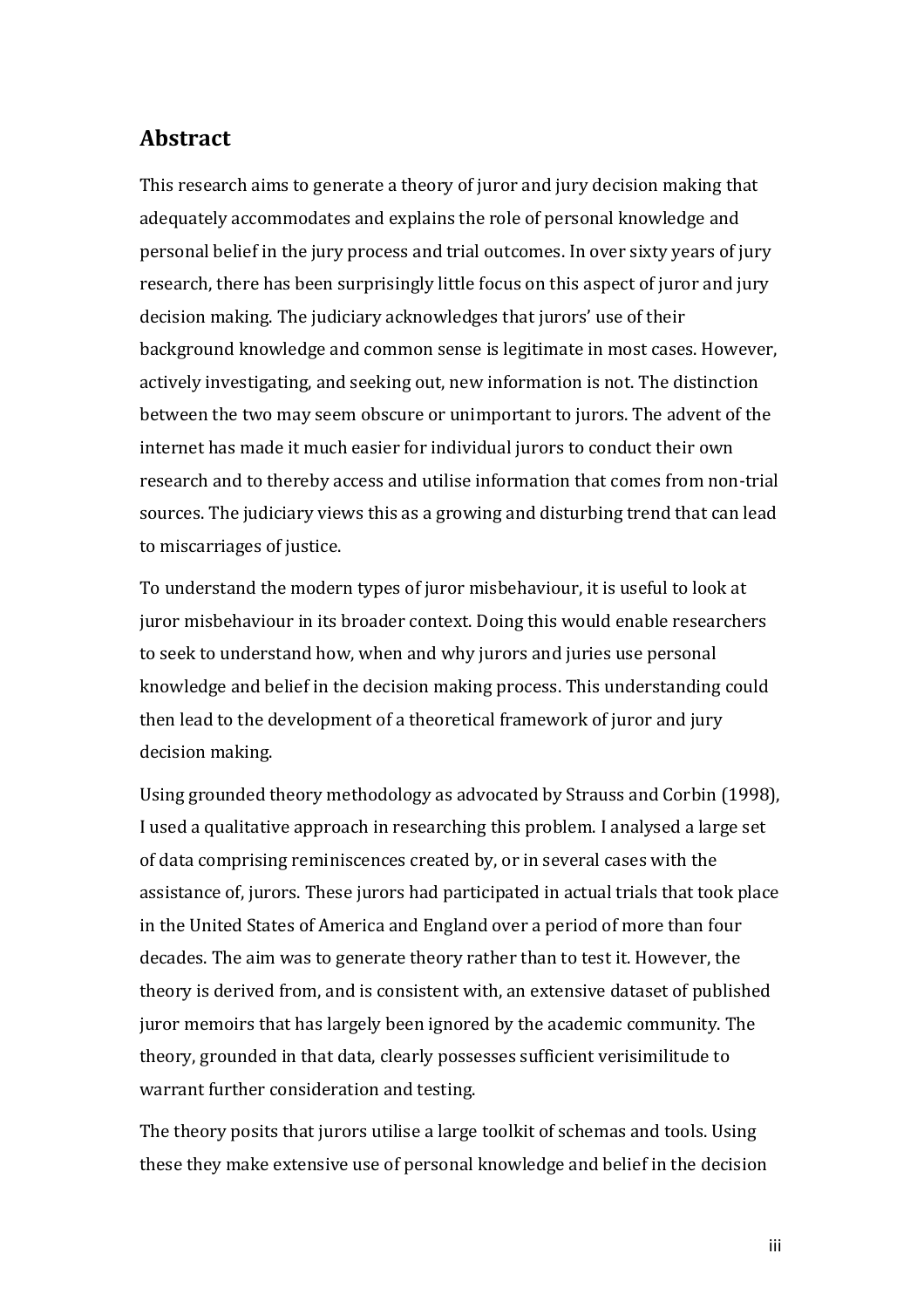making process. This knowledge and belief has numerous uses and comes from many sources—including investigations and experiments undertaken during the course of the trial. This is not a new phenomenon. What is new is the means of accessing information.

Jurors are sometimes subversive of the legal culture and, ironically, this is a byproduct of their diligence. To ascertain the truth, jurors have been willing to blatantly disobey judge's instructions to not investigate. Driven by a powerful epistemic objective they are drawn to an active, investigative role—both individually and as a collaborative group. Such behavior is more likely when cases are difficult to decide—for example when a prosecution case is neither overwhelmingly strong nor patently weak.

This thesis presents the idea of the Jurors' Toolkit as a large group of tools that jurors use—individually and in combination—to help them reach a decision in a case. These include mental schema, reasoning tools, heuristics and other internal mental mechanisms. Associations between the individual elements in the toolkit are explored—as are the relationships between those elements and external factors. Relying upon personal knowledge and belief—which is inescapable; and individual preferences for different schemas and tools—gives juror decision making a highly individual character. This thesis shows that no current model of juror and jury decision making can adequately account for all instances of it. However, the Narrative Construction Model, and Devine's (2012) more recent Integrative Multi-Level Model, enjoy a fair measure of empirical support. Most such models are idealised. They erroneously assume that juror and jury decision making is a methodical, logical process applied to a clearly defined set of trial inputs that include evidence, judge's instructions and attorney addresses. The analysis of data for this thesis shows that quite frequently jurors use other cognitive modes—including intuition and heuristics—and consciously or unconsciously make extensive use of personal knowledge and belief.

By explaining the important role of personal knowledge and belief, the theory developed in this thesis constitutes a significant step on the path to understanding how jurors and juries arrive at verdicts. The theory highlights some unresolved issues in the literature. Different demographic groups often